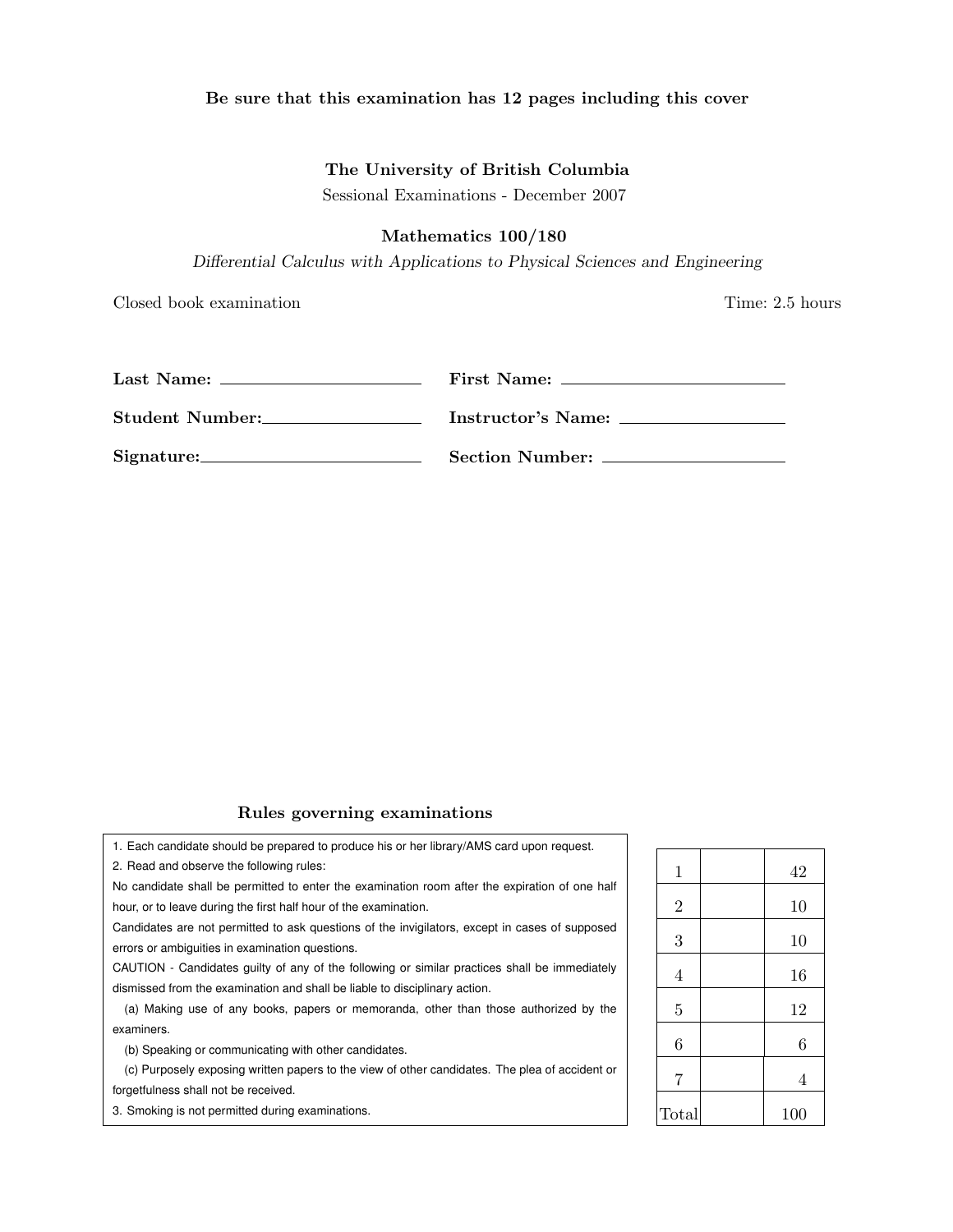December 2007 Mathematics 100/180 Page 2 of 12 pages

Marks

[42] 1. Short-Answer Questions. Put your answer in the box provided but show your work also. Each question is worth 3 marks, but not all questions are of equal difficulty. Full marks will be given for correct answers placed in the box, but at most 1 mark will be given for incorrect answers. Unless otherwise stated, it is not necessary to simplify your answers in this question.

(a) Evaluate 
$$
\lim_{x \to 2} \frac{x^2 + x - 6}{x - 2}
$$

Answer

(b) Evaluate 
$$
\lim_{x \to -\infty} \frac{1 - x - x^2}{2x^2 - 7}
$$

Answer

(c) Find the derivative of 
$$
\frac{1}{x + ae^x}
$$
, where *a* is a constant.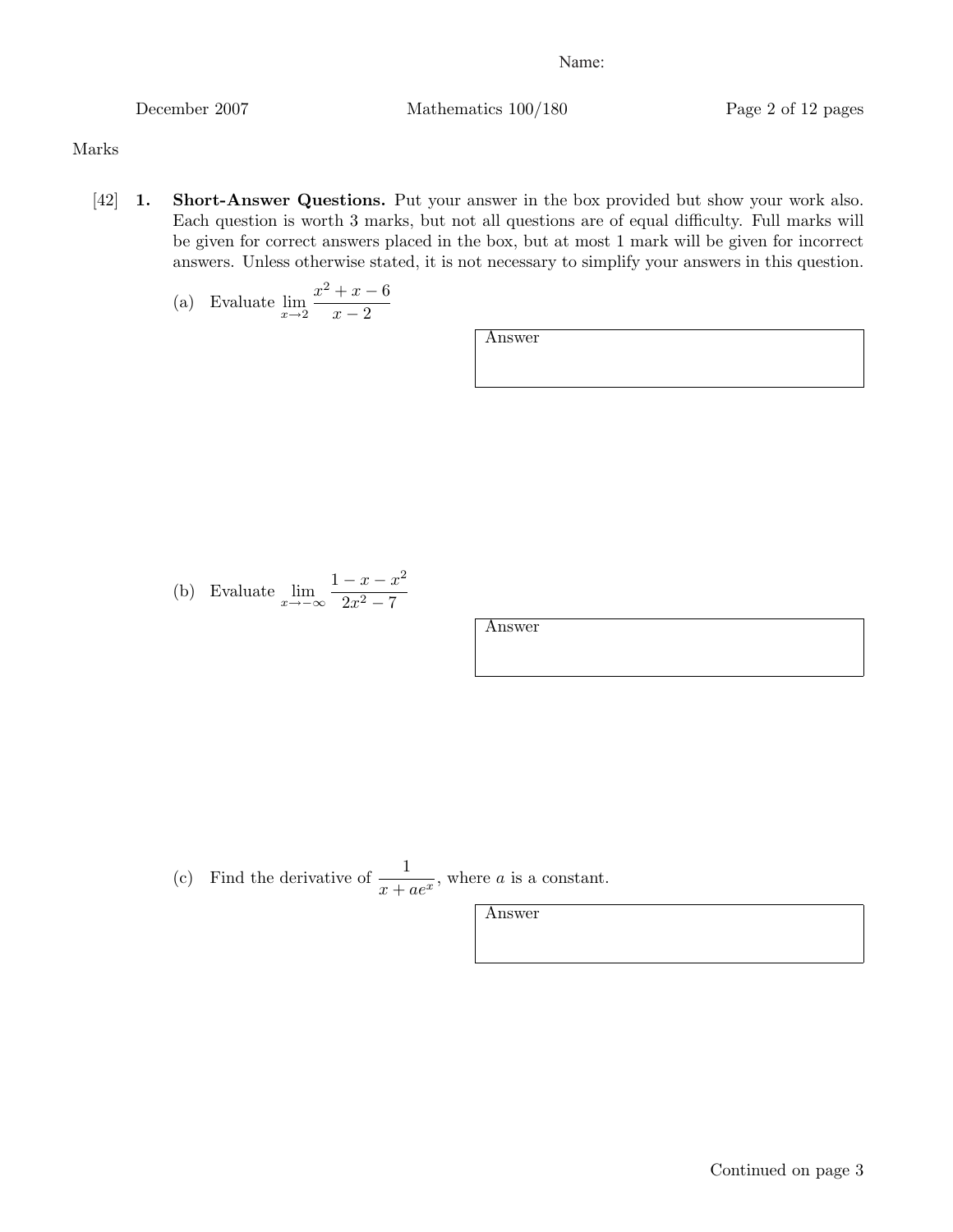Continued on page 4

December 2007 Mathematics 100/180 Page 3 of 12 pages

(d) Find the equation of the tangent line to the curve  $y = 1 + x + \sin x$  at the point  $(0, 1)$ . Write your answer in the form  $y = mx + b$ , where *m* and *b* are integers.

Answer

(e) Find the derivative of  $e^{\cos(x^2)}$ .

Answer

(f) For the curve defined by the equation  $\sqrt{xy} = x^2y - 2$ , find the slope of the tangent line at the point (1*,* 4).

Answer

(g) If  $f(x) = (\cos x)^{\sin x}$ , find  $f'(x)$ .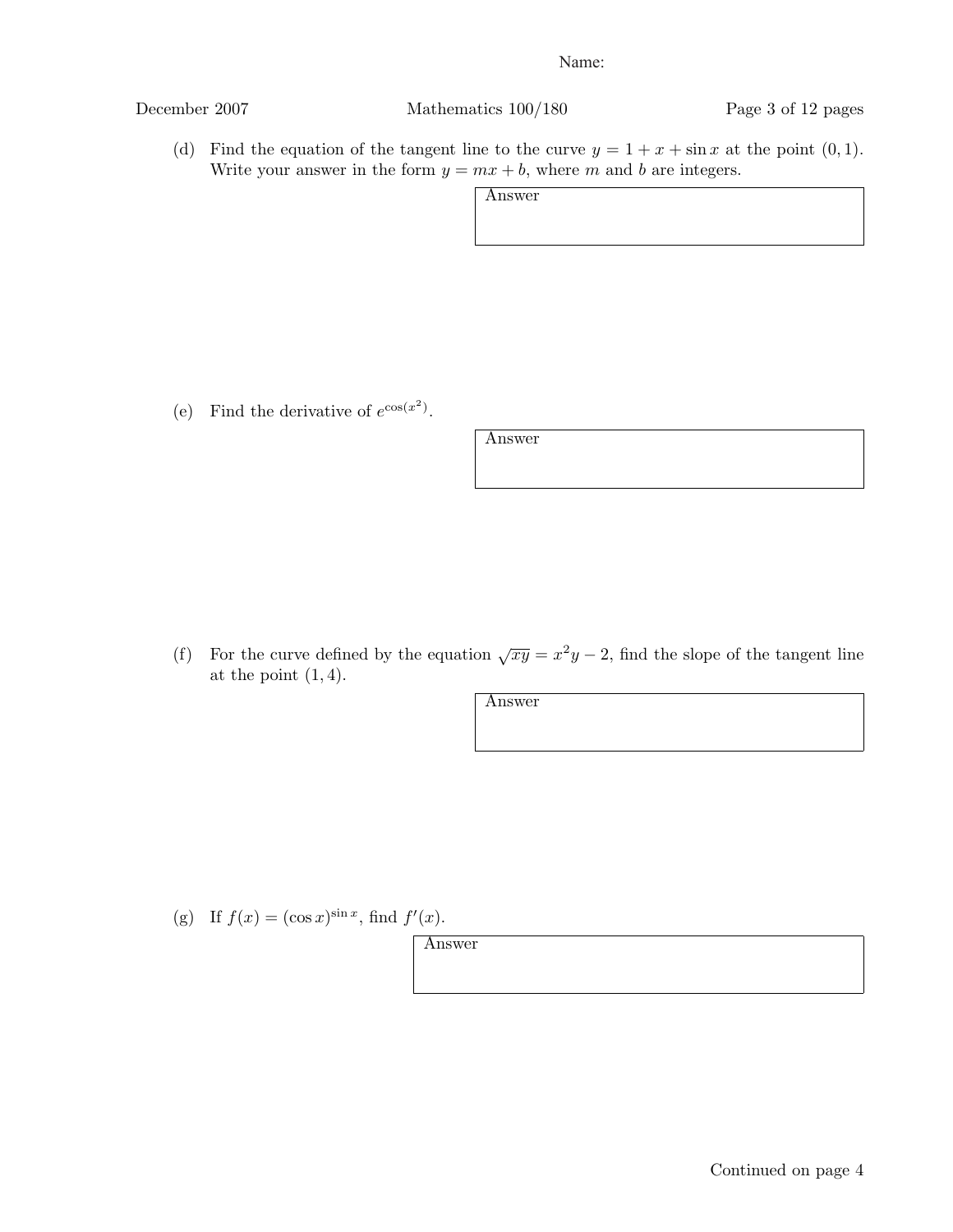December 2007 Mathematics 100/180 Page 4 of 12 pages

(h) Use a linear approximation to estimate  $(2.001)^3$ . Write your answer in the form  $n/1000$ , where *n* is an integer.

Answer

(i) Compute  $\lim_{x\to 0}$  $x + \cos(2x) - e^x$  $\frac{1}{x^2}$  *Hint:* Use Maclaurin series (you may, however, use any method you know).

Answer

(j) If  $f(x) = \sin(x^2)$ , compute  $f^{(6)}(0)$ . *Hint:* Use Maclaurin series.

Answer

(k) Find the absolute maximum *value* of  $f(x) = x/(x^2 + 1)$  on the interval [0, 2].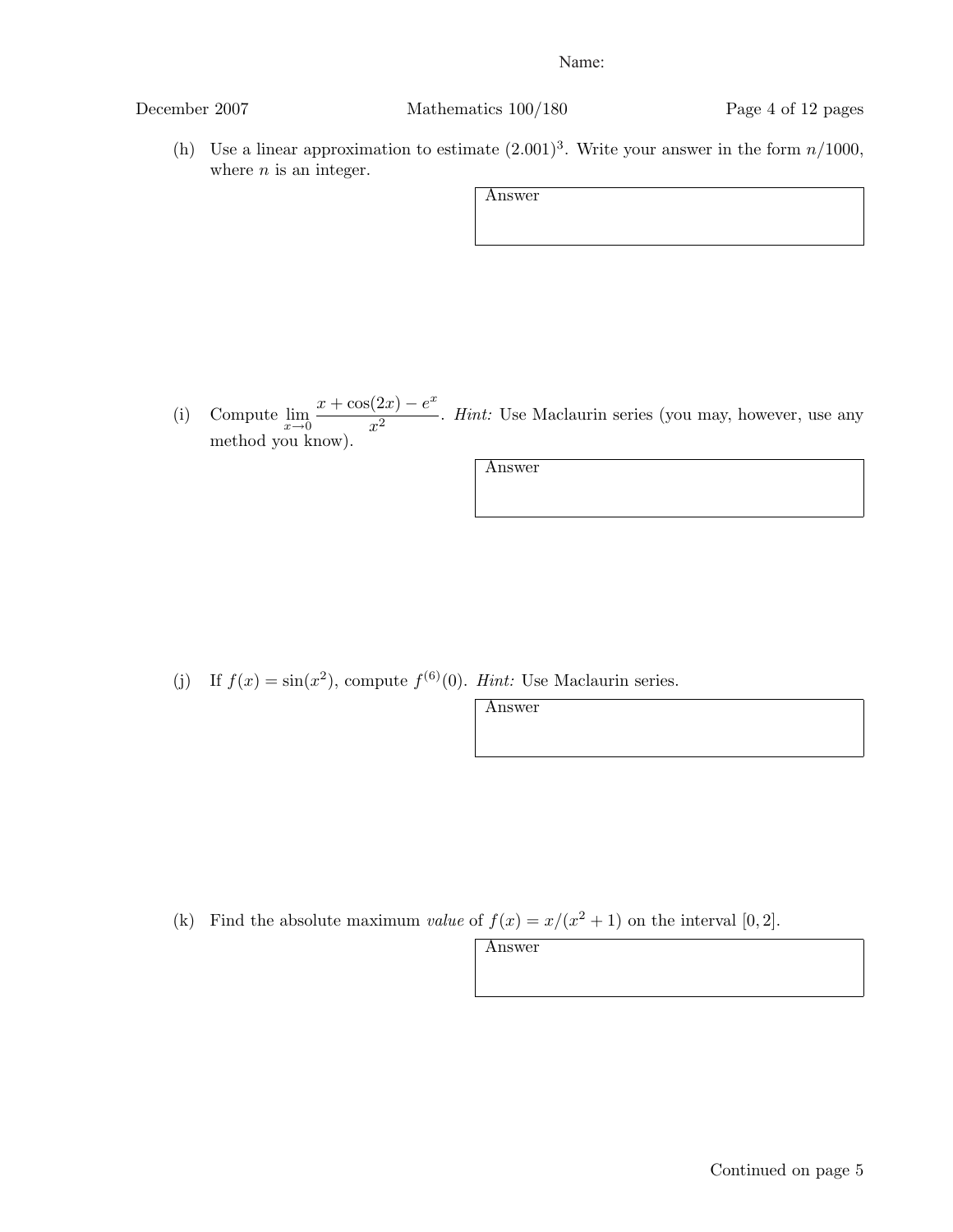December 2007 Mathematics 100/180 Page 5 of 12 pages

(1) The function  $f(x) = b/(x^2 + ax + 2)$  has a local maximum at  $x = 1$ , and the local maximum value  $f(1)$  equals 2. Find the values of  $a$  and  $b$ .

Answer

(m) Newton's Method is used to approximate a positive solution of the equation  $\sin x = x^2$ , starting with the initial approximation  $x_1 = 1$ . Find  $x_2$ . *Remember:* You do not need to simplify your answers.

Answer

(n) Given that  $f''(x) = 24x^2 + 6x + 10$ ,  $f(1) = 10$ , and  $f'(1) = 20$ , find  $f(x)$ .

Answer

Continued on page 6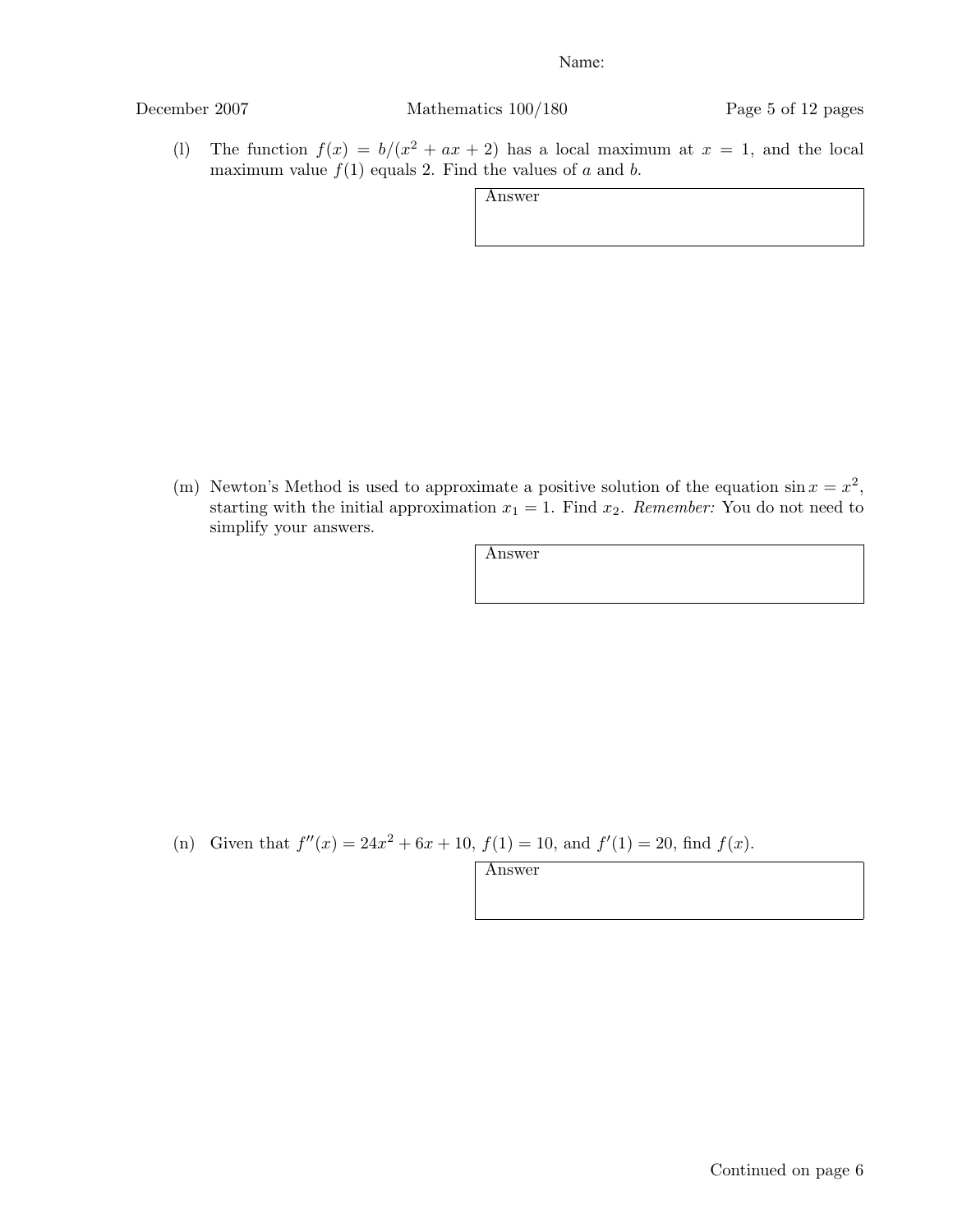December 2007 Mathematics 100/180 Page 6 of 12 pages

Full-Solution Problems. In questions 2–6, justify your answers and show all your work. If a box is provided, write your final answer there. Simplification of answers is not required unless explicitly requested.

[10] 2. When a cold drink is taken from a refrigerator, its temperature is 5*◦*C. After 25 minutes in a room that has fixed temperature 20*◦*C, its temperature has increased to 10*◦*C. What is the temperature of the drink after another 25 minutes, i.e. 50 minutes after the drink is taken from the refrigerator? Assume that the temperature of the drink satisfies Newton's Law of "Cooling." To receive full marks, write your answer in completely simplified form, with no "ln"s appearing.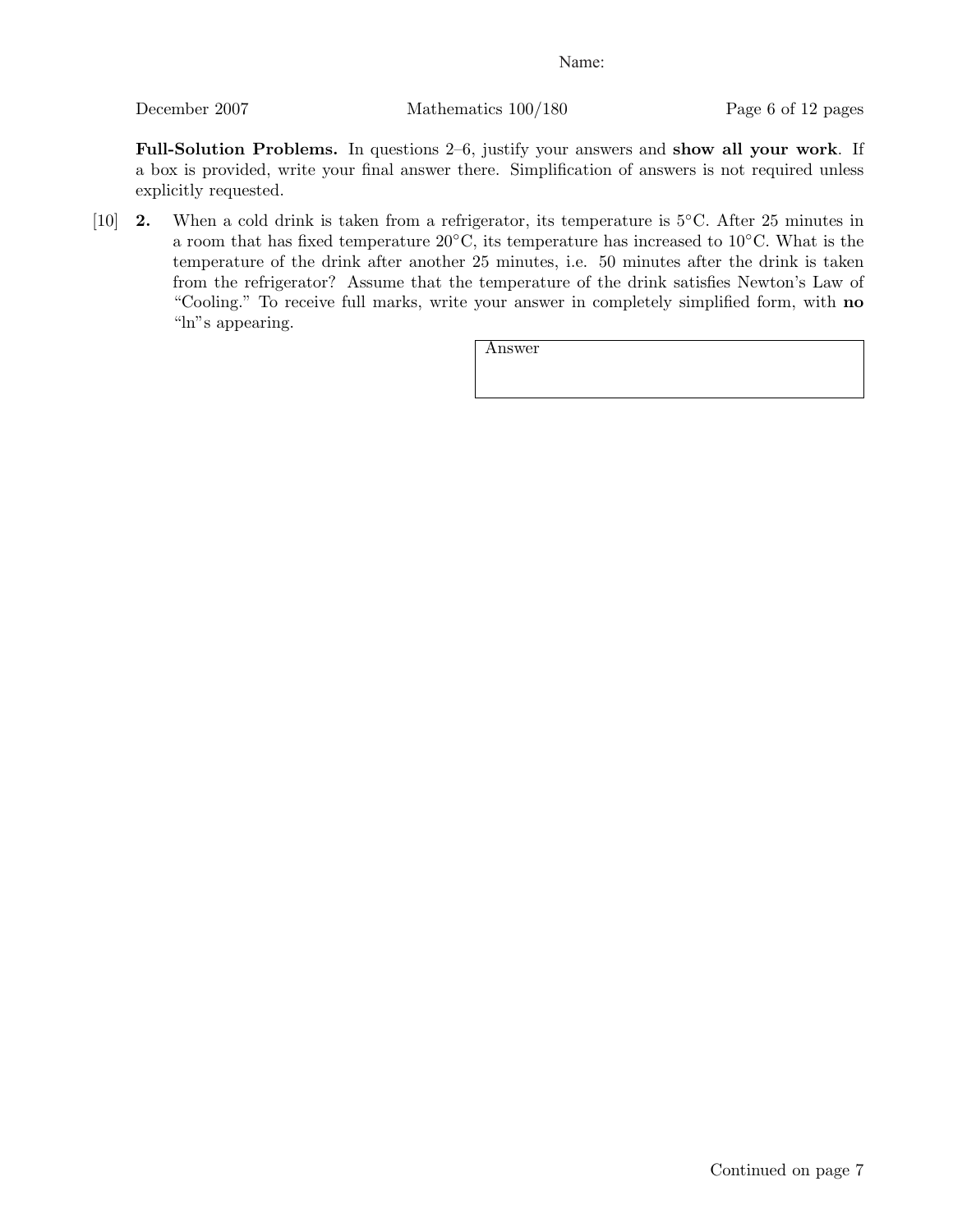December 2007 Mathematics 100/180 Page 7 of 12 pages

[10] 3. A baseball diamond is a square with side length 30 m, as shown in the diagram below. A batter hits the ball and runs toward 1st base with a speed of 8 m/s. When the batter is halfway to 1st base, at what rate is his distance from 2nd base changing? *Remember:* You do not need to simplify your answers.

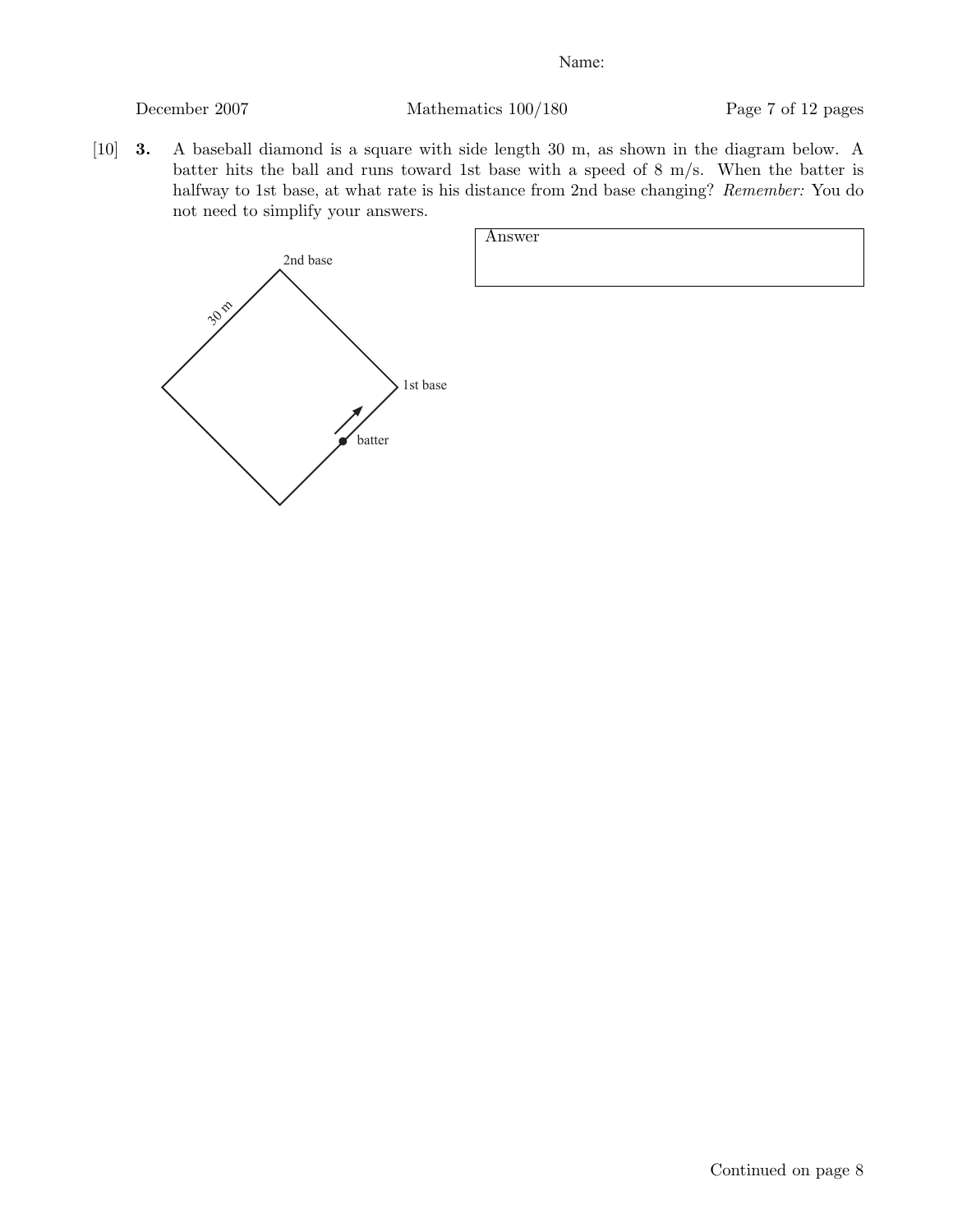December 2007 Mathematics 100/180 Page 8 of 12 pages

[16] 4. Let  $f(x) = x\sqrt{3-x}$ .

(a)  $(2 \text{ marks})$  Find the domain of  $f(x)$ .

Answer

(b) (4 marks) Determine the *x*-coordinates of the local maxima and minima (if any) and intervals where  $f(x)$  is increasing or decreasing.

(c) (2 marks) Determine intervals where  $f(x)$  is concave upwards or downwards, and the *x*-coordinates of inflection points (if any). You may use, without verifying it, the formula  $f''(x) = (3x - 12)(3 - x)^{-3/2}/4.$ 

Question 4 continued on the next page...

Continued on page 9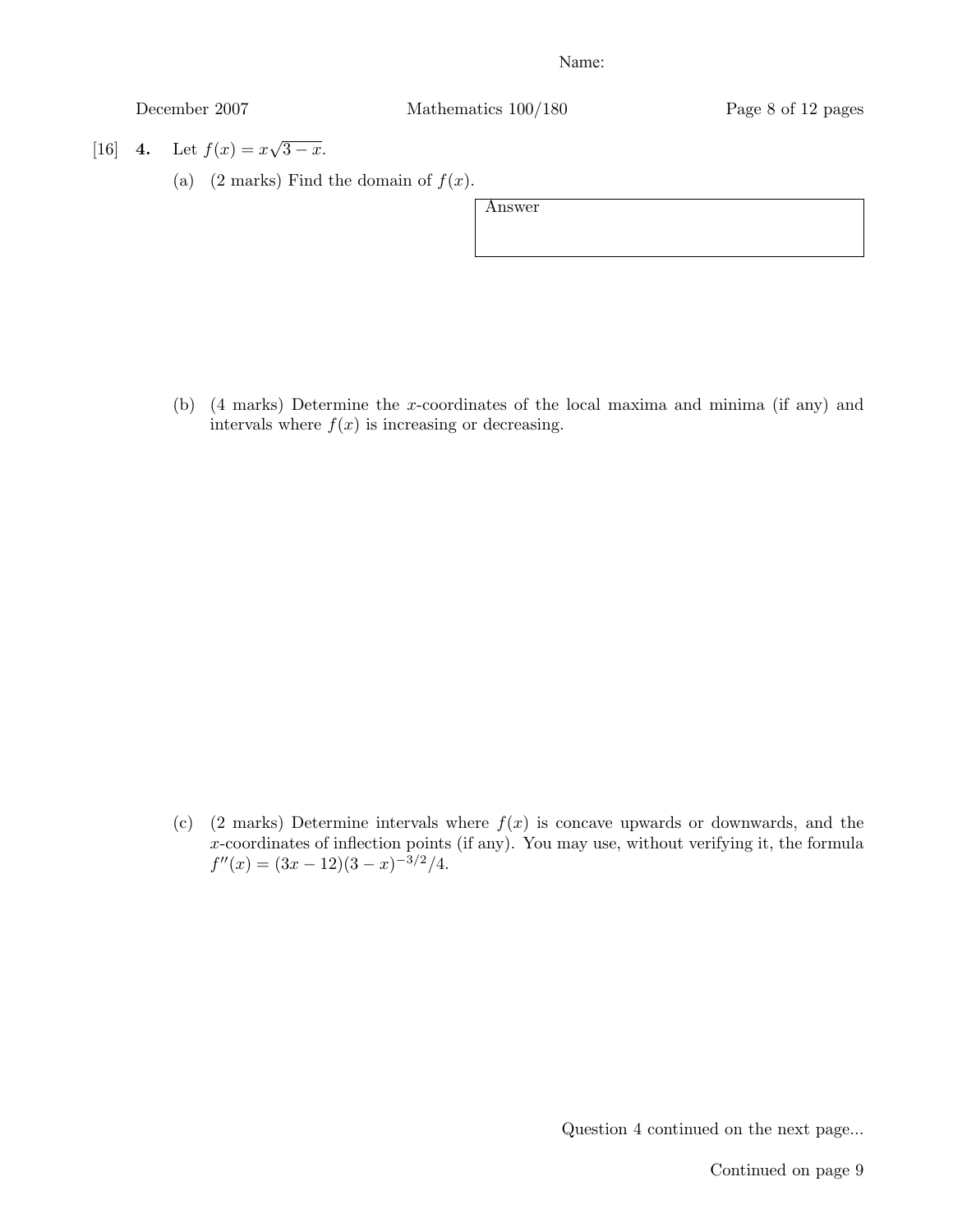December 2007 Mathematics 100/180 Page 9 of 12 pages

# Question 4 continued

(d) (2 marks) There is a point at which the tangent line to the curve  $y = f(x)$  is vertical. Find this point.

Answer

(e) (2 marks) The graph of  $y = f(x)$  has no asymptotes. However, there is a real number *a* for which  $\lim_{x \to -\infty} \frac{f(x)}{|x|^a}$  $\frac{f(x)}{|x|^a} = -1$ . Find the value of *a*.

Answer

(f) (4 marks) Sketch the graph of  $y = f(x)$ , showing the features given in items (a) to (d) above and giving the (*x, y*) coordinates for all points occurring above and also all *x*-intercepts.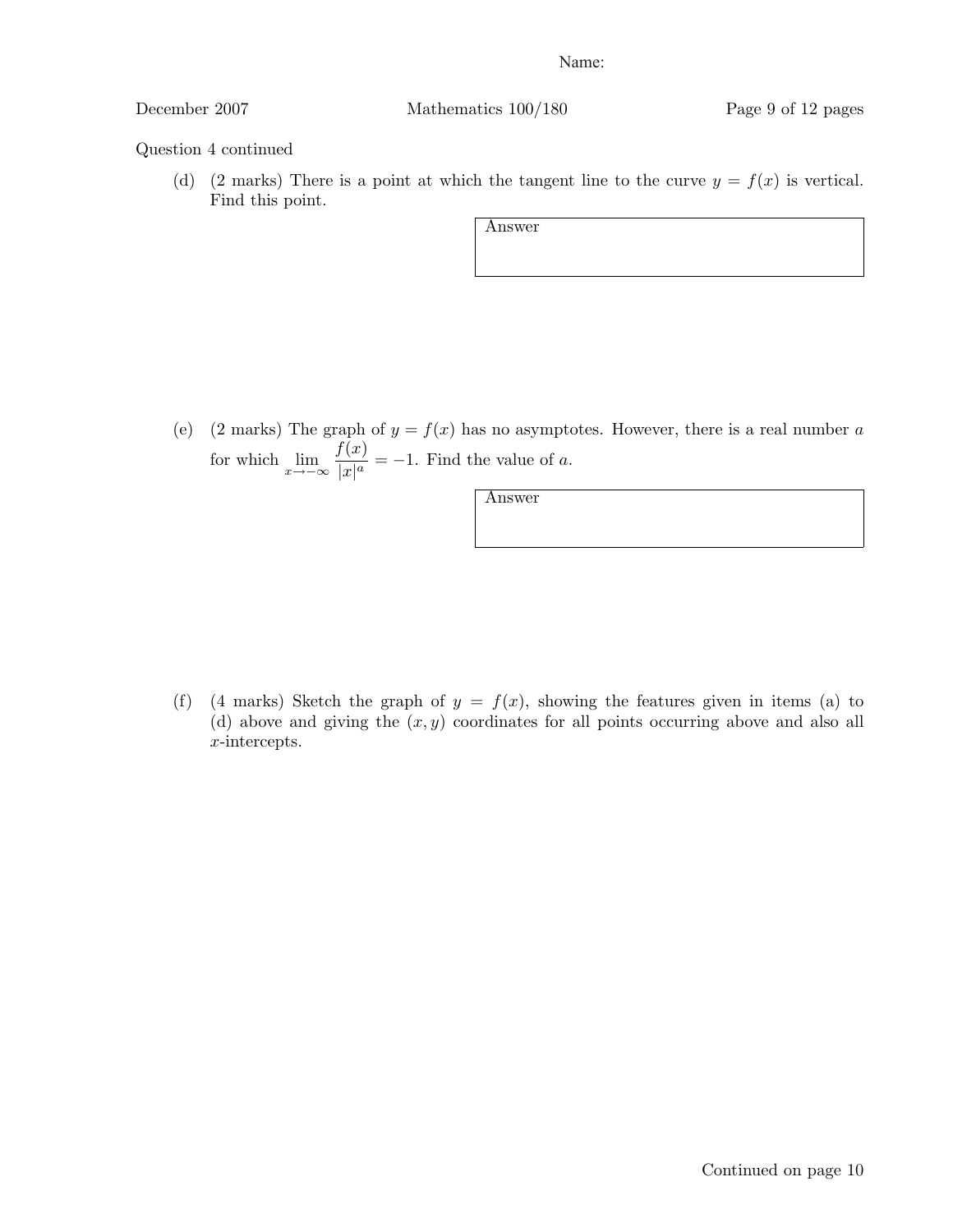December 2007 Mathematics 100/180 Page 10 of 12 pages

[12] 5. *ABC* is a right triangle, with right angle at the point *B* and sides *AB* and *BC* both having fixed length *L*. A man wants to go from point *C* to point *A* by first walking to some point *D* between *B* and *C* and then walking directly to the point *A*. He can walk with velocity *v*<sup>1</sup> from *C* to *D* and velocity  $v_2$  from *D* to *A*. If  $v_1 = 2v_2$ , find the distance of *D* from *B* that minimizes the time the man spends getting from *C* to *A*.

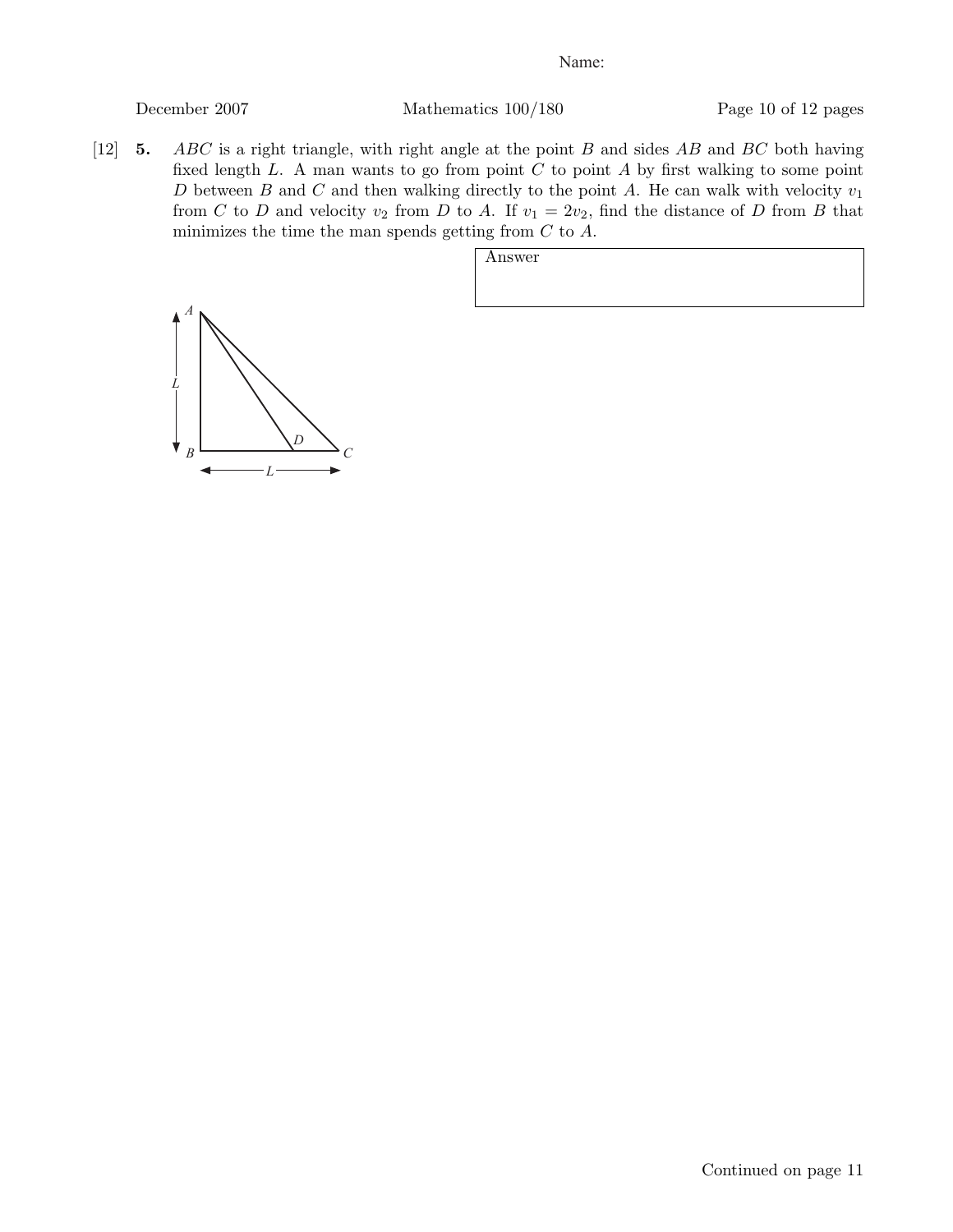| December 2007 |  |
|---------------|--|
|               |  |

Mathematics  $100/180$  Page 11 of 12 pages

[6] 6. Find an equation of a line that is tangent to both of the curves  $y = x^2$  and  $y = x^2 - 2x + 2$ (at different points).